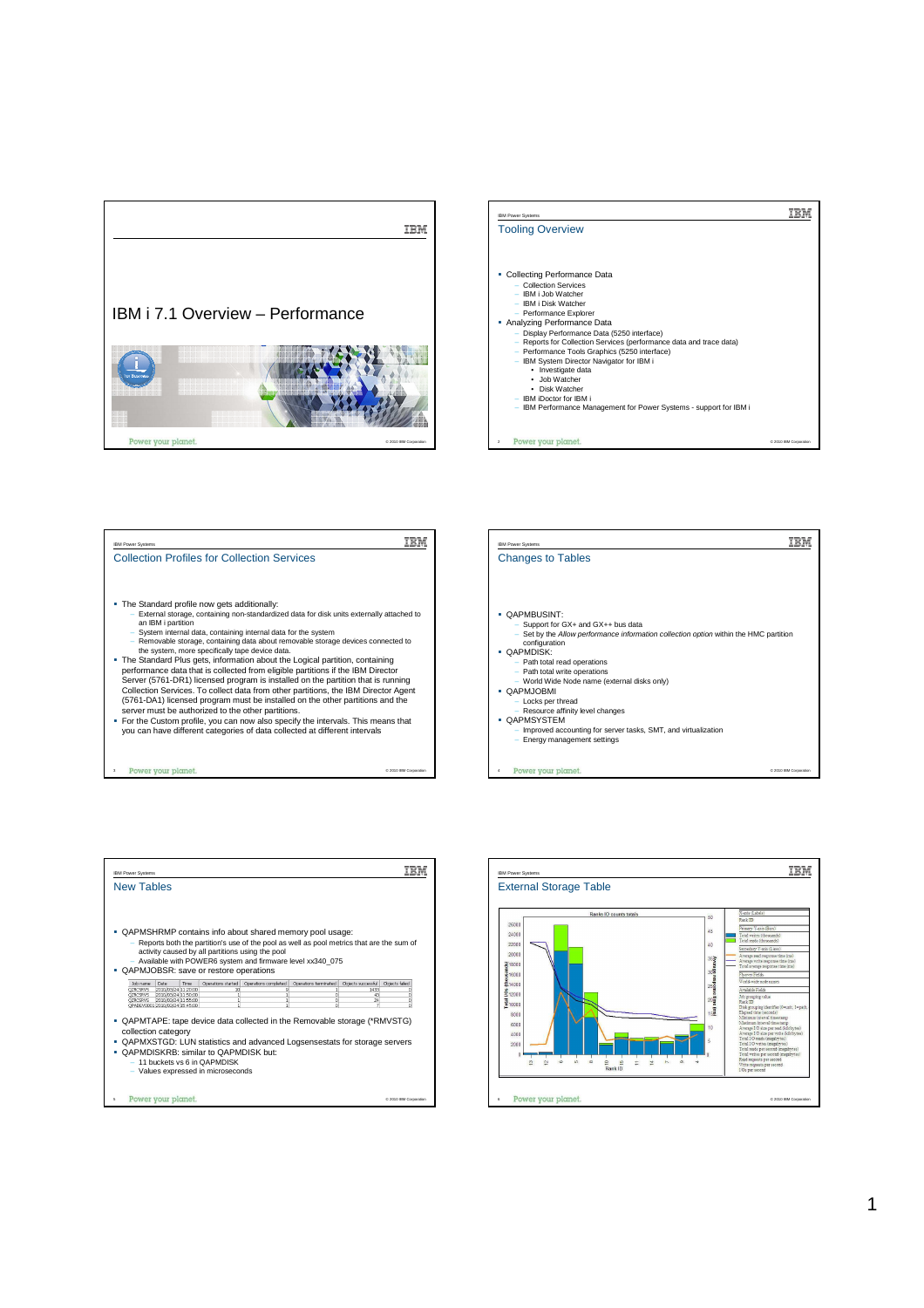

- Persistent options
	-
- New collection context at the top of each perspective New menu bar which allows for quicker navigation and more-complete History data. Power your planet.

© 2010 IBM Corporation









| <b>IBM Power Systems</b>                          |                                                                                                            |                        |
|---------------------------------------------------|------------------------------------------------------------------------------------------------------------|------------------------|
| Analysis Tools - iDoctor for IBM i                |                                                                                                            |                        |
| <b>Function</b>                                   | <b>Performance Tool</b>                                                                                    |                        |
| Capacity planning                                 | PM for Power Systems<br><b>IBM Workload Estimator</b>                                                      |                        |
| High-level system/job<br>monitoring               | iDoctor - Collection Services Investigator<br>IBM i Performance Tools (PT1)<br>Management Central Monitors |                        |
| Medium-level system/job<br>monitorina             | iDoctor - Job Watcher<br>WRKSYSACT<br>IBM i Job Watcher (PT1) / STRJW                                      |                        |
| Low-level system/job tracing,<br>stats, profiling | iDoctor - PEX Analyzer<br>IBM i Performance Explorer / PRTPEXRPT                                           |                        |
| Disk stats/tracing                                | iDoctor - Disk Watcher<br>iDoctor - Collection Services Investigator<br>IBM i Disk Watcher (PT1) / STRDW   |                        |
| "Classic" JVM Heap Analysis                       | iDoctor - Heap Analyzer<br>DMP.IVM                                                                         |                        |
| Power your planet.<br>12                          |                                                                                                            | @ 2010 IBM Corporation |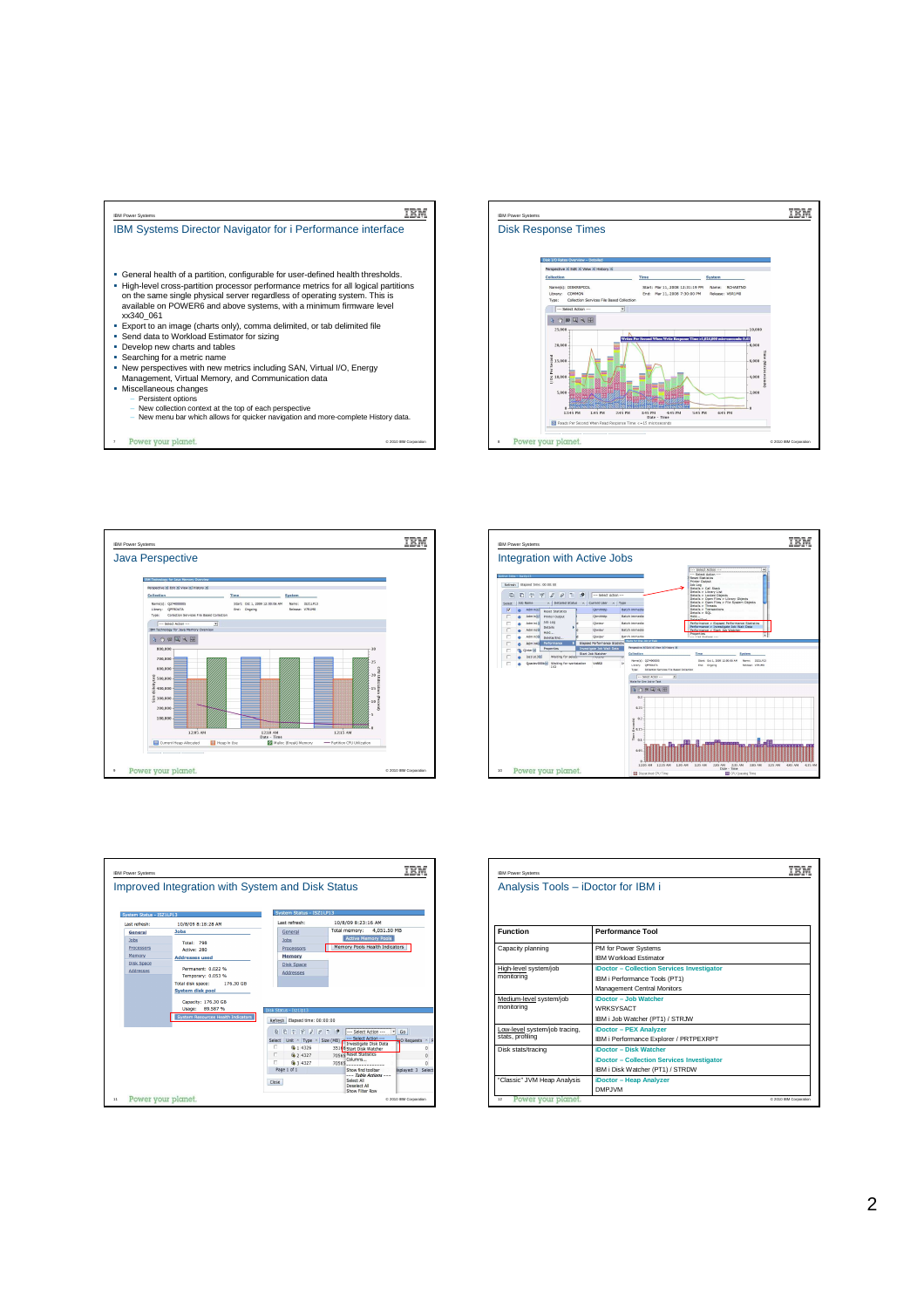

## IBM IBM Power Systems New Collection Services Investigator Features Graphs added for External Storage DS8K/DS6K statistics (cache, links, ranks) Disk graphs for read/write response time buckets. Launch Workload Estimator option for upgrade sizings Collection Search option (job name, user, etc) Situational Analysis (7 situations defined) Hypervisor data graphs (entire system/Virtual Real Memory)

© 2010 IBM Corporation



14

Power your planet.

| <b>IBM Power Systems</b>                                                                              |                        |  |
|-------------------------------------------------------------------------------------------------------|------------------------|--|
| <b>New PEX Analyzer Features</b>                                                                      |                        |  |
|                                                                                                       |                        |  |
| All analyses rewritten to SQL stored procedures.                                                      |                        |  |
| Physical disk I/Os analysis offers detailed disk analysis with by object, by unit,<br>ASP, path, etc. |                        |  |
| . New call stacks, hot sectors and save/restore analyses added.                                       |                        |  |
| Collection properties – System tab has new info from QAYPERUNI file.<br>٠                             |                        |  |
| PEX monitors (24x7 collection but retaining only the most recent set of data)<br>٠                    |                        |  |
|                                                                                                       |                        |  |
|                                                                                                       |                        |  |
|                                                                                                       |                        |  |
| Power your planet.<br>17                                                                              | C 2010 IBM Corporation |  |